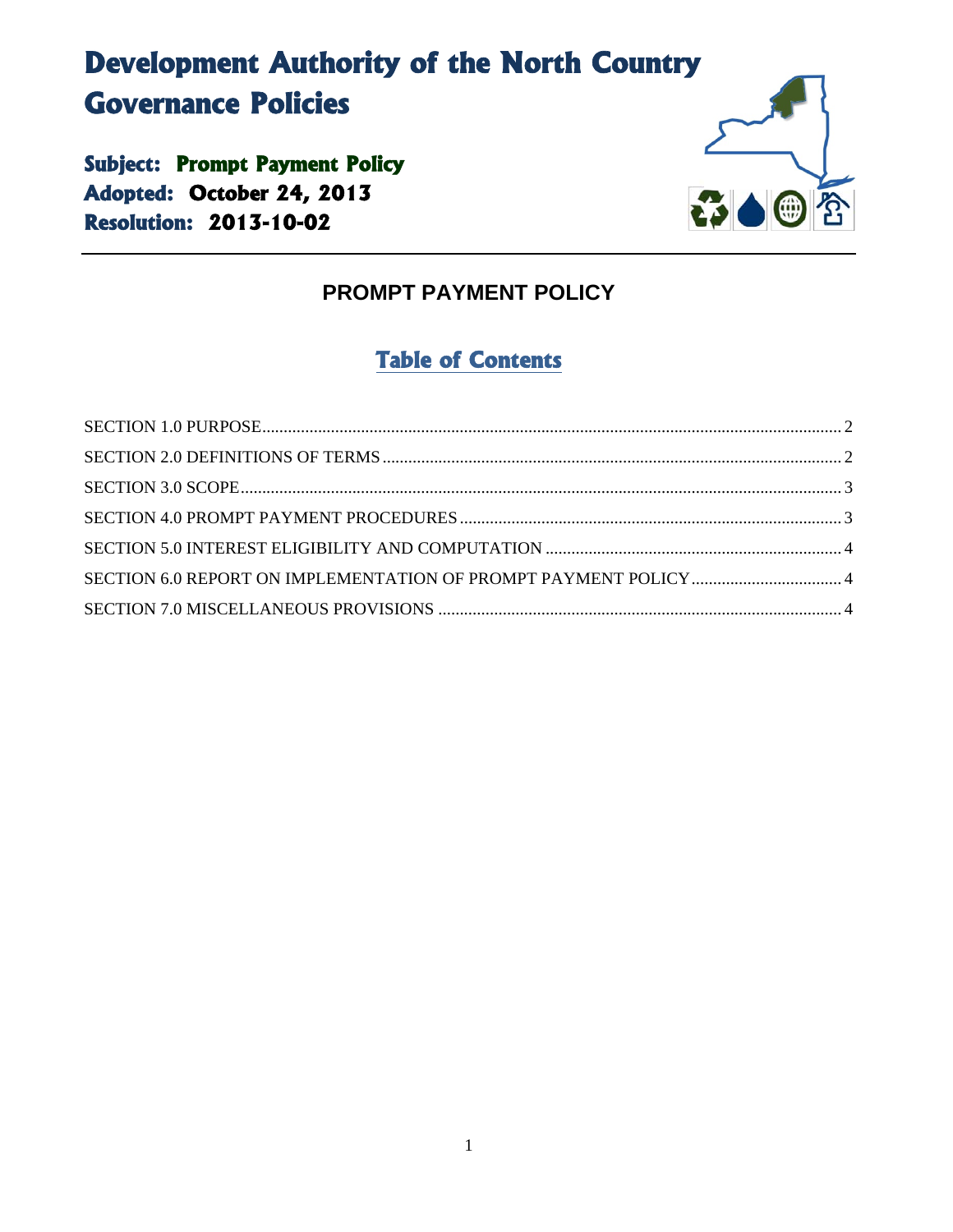### **Prompt Payment Policy**

#### **SECTION 1.0 PURPOSE**

It shall be the policy of the Development Authority of the North Country to process contract payments efficiently and expeditiously so as to assure payment in a timely manner to firms and organizations which do business with the Authority and to avoid, to the greatest extent practicable, the payment of interest in cases where prompt payment does not occur as provided herein. It is the purpose of the Prompt Payment Policy of the Development Authority of the North Country to set forth the standards for the payment of invoices within specific periods of time and to prescribe interest penalties in situations where payments do not conform to these standards, as provided by section 2880 of the Public Authorities Law.

The Prompt Payment Policy may be amended from time to time as needed to comply with the Public Authorities Law.

#### **SECTION 2.0 DEFINITIONS OF TERMS**

The following terms shall, for purposes of this Policy, have the following meanings unless the context shall clearly indicate otherwise:

- **1.** "Authority" means the Development Authority of the North Country.
- **2.** "Contractor" is a person, partnership, private corporation, limited liability company, or association: a) selling materials, equipment, or supplies or leasing property, or equipment to the Authority; (b) constructing, reconstructing, rehabilitating or repairing facilities or other improvements for or on behalf of the Authority; or (c) rendering or providing services to the Authority pursuant to a contract.
- **3.** "Designated Payment Office" means the office designated by the Authority to which a proper invoice is to be submitted by a Contractor.
- **4.** "Prompt Payment" means payment of a debt due and owing by the Authority before interest accrues thereon pursuant to this Prompt Payment Policy.
- **5.** "Proper Invoice" means a written request for a contract payment that is submitted by a Contractor setting forth the description, price and quantity of goods, property, or services delivered or rendered, in such form and supported by such other substantiating documentation as the Authority may reasonably require.
- **6.** "Receipt of an Invoice" means (i) the date on which a Proper Invoice is actually received in the Designated Payment Office, or (ii) the date on which the Authority, or other entity on whose behalf the Authority is acting, received the purchased goods, property, or services covered by the Proper Invoice, whichever is later.
- **7.** "Set-off" means the reduction by the Authority of a payment due to a Contractor by an amount equal to the amount of an unpaid legally enforceable debt owed by the Contractor to the Authority.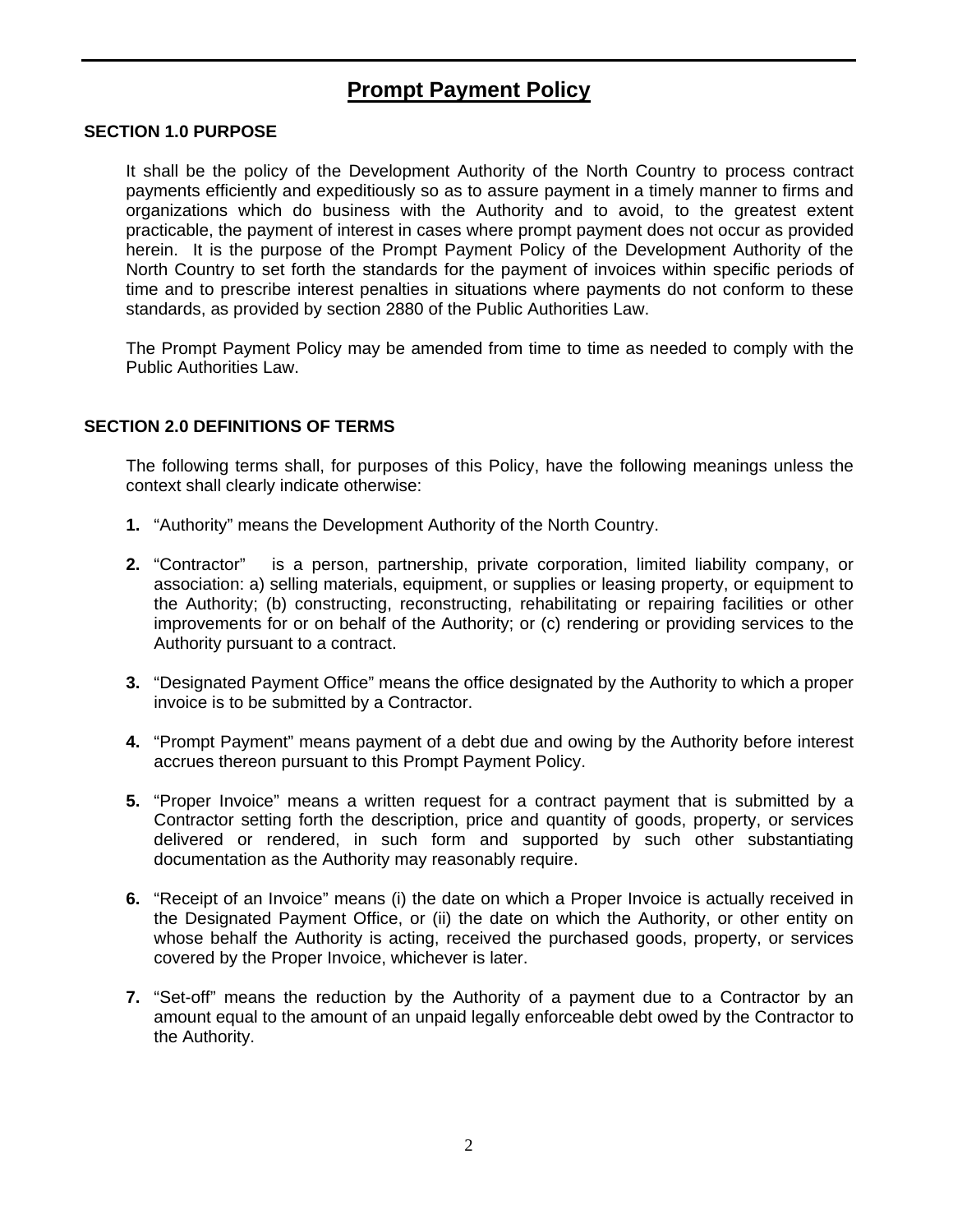#### **SECTION 3.0 SCOPE**

This Prompt Payment Policy shall be applicable to all contract payments. A contract payment is a payment to a Contractor pursuant to a written contract, or an amendment thereto, signed by an Authorized Officer of the Authority and of the Contractor, a fully executed change order or an executed purchase order.

#### **SECTION 4.0 PROMPT PAYMENT PROCEDURES**

**4.1** Each Contractor requesting payment shall submit a Proper Invoice and adequate documentation to support the work, services or goods provided to the Designated Payment Office. Proper invoices submitted will be paid no later than 30 days, excluding legal holidays, after receipt of such Proper Invoice.

If a Proper Invoice is not paid within 30 days of receipt (excluding legal holidays), such payment will be subject to interest at the overpayment rate set by the Commissioner of Taxation and Finance pursuant to subsection (e) of section 1096 of the Tax Law.

- **4.2** In accordance with subparagraph (v) of paragraph (A) of subdivision 3 of Section 2880 of the Public Authorities Law, when the following facts and circumstances exist, the Authority may, to the extent necessary, extend the payment date of a Proper Invoice to 45 days after receipt. The facts and circumstances may include, but shall not be limited to:
	- **1.** a contract for which a prior overpayment has been made;
	- **2.** a contract which is subject to a mechanics' lien;
	- **3.** a contract which is subject to a notice of prevailing wage withholding;
	- **4.** when the Authority has been notified that an entity contracting with the Authority or the principals thereof are the subject of criminal investigation or indictment relating to the business activities of the entity;
	- **5.** those instances when the Authority has reason to believe that the entity contracting with the Authority has provided a false statement or material misstatement in connection with the contract.
	- **6.** when the Authority must rely on tests by a third party reported directly to the Authority as a prerequisite for payment.
- **4.3** The date by which a contract payment may be made without the payment of interest may be extended when any of the following facts or conditions exists:
	- **1.** in accordance with specific statutory or contractual provision, payment must be preceded by an inspection period, the receipt of a signed receiving report in the case of the purchase of goods for an entity other than the Authority itself, or by an audit to determine the resources applied or used by a Contractor in fulfilling the terms of the contract;
	- **2.** the necessary state government appropriation required to authorize payment has yet to be enacted;
	- **3.** a Proper Invoice must be examined by the federal government or other governmental entities prior to payment;